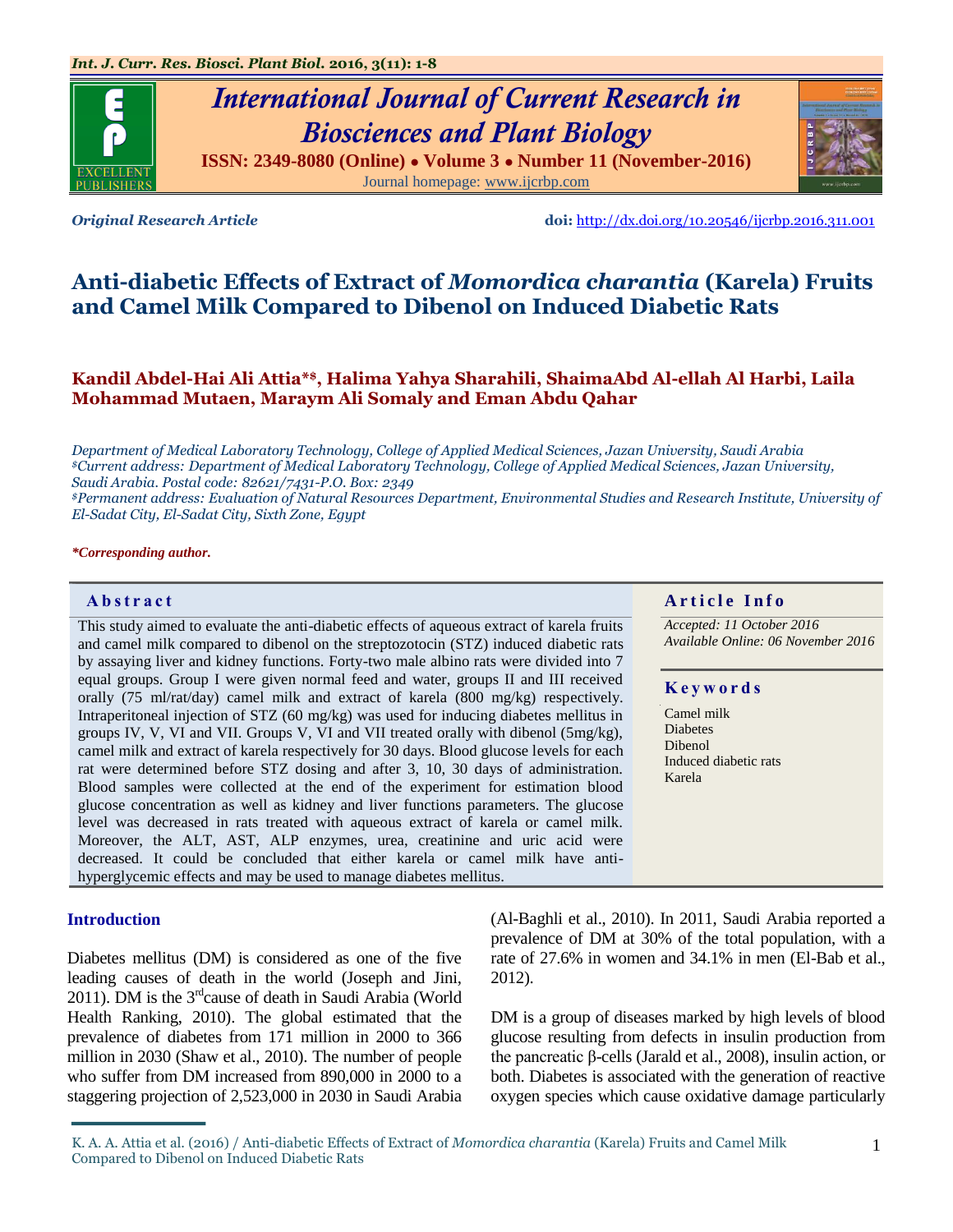#### *Int. J. Curr. Res. Biosci. Plant Biol.* **2016, 3(11): 1-8**

to heart, kidney, eyes, nerves and liver (Orsolic and Basic, 2008; Obrosova et al., 2003). The disease causes morbidity and long-term complications, including cardiomyopathy, angiopathy, neuropathy, retinopathy, nephropathy, diabetic food and digestive insufficiencies (Karunanayake and Tennekoon, 1993; Yeh et al., 2003). There are different groups of oral hypoglycemic drugs and insulin for clinical use, having adverse side effects, including hematological, cutaneous and gastrointestinal reactions, hypoglycemic coma and disturbances of liver and kidney functions (Holman and Turner, 1991; Williams and Pickup, 1991; Kameswara Rao et al., 1997). Dibenol (glybincalmide) is one of an orally effective hypoglycaemic drug that reduces blood sugar concentration. It stimulates the mobilization of endogenous insulin. Management of diabetes without any side effects is still a challenge to the medical system. This leads to increasing the demand for complementary and alternative medicine with antidiabetic activity and fewer side effects. Several studies showed that *Momordica charantia* has anti-diabetic, anti-viral, anti-tumour, antioxidant, anti-inflammatory and hypo-chlolestrolemic, hypoglyceridemic and immune-stimulant properties (Biswas et al*.,* 1991; Ahmed et al*.,* 1999; Naseem et al., 1998). Camel's milk (CM) is an excellent source of wellbalanced nutrients and exhibits a range of biological activities. CM used therapeutically against dropsy, jaundice, problems of the spleen, tuberculosis, asthma, anemia, piles and diabetes. It also has antibacterial and antiviral activities (Agrawal et al., 2005; Redwan and Tabll, 2007).Therefore, the aim of the present study was to evaluate the anti-diabetic effects of extract of karela fruits and camel milk compared to dibenol (synthetic medicine) on blood glucose level, liver and kidney functions on the streptozotocin induced diabetic rats.

## **Materials and methods**

This investigation was carried out in the labs of Medical Laboratory Technology Department, College of Applied Medical Sciences, and Medical Research Center, Jazan University.

## **Preparation of the aqueous extract of** *M. charantia* **fruits**

The fruits of *M. charantia* were collected from local market in Jazan city. To obtain karela fruits aqueous extract, this unripe fresh karela fruits were carefully and thoroughly washed in tap water. The fruits were sliced into two halves and the seeds were removed manually, then the fleshy parts were cut into small pieces. Then 1 kg seedless flesh was put into an electric juicer to make juice and it is then filtered through a piece of clean silk cloth. The filtered juice was evaporated to slurry in vacuum rotatory evaporator and temperature was maintained around 45°C, and the concentrated slurry mass was completely lyophilized by continuous freeze drying operation for 72 hrs and kept at -20°C in refrigerator in air tight container until use.

## **Chemicals and kits**

Streptozotocin, glibenclamide and diagnostic kits for liver and kidney functions such as ALT, AST, ALP, urea, uric acid, and creatinine were purchased from the Sigma-Aldrich Co.

## **Camel milk**

The milk was collected from female lactating healthy domestic camels (*Camelus dromedaries*). The samples were collected from desert living animals in Jazan region, Kingdom of Saudi Arabia, then after were transported in icebox in two hours to lab.

## **Maintenance of animals and approval of protocol**

Forty-two healthy male albino rats of Wistar strain, weighing 220–280 g, were used for the present investigation. They were housed in clean cages and maintained in an air-conditioned experimental room at 12-hr light: dark cycles. The animals were acclimatized to laboratory condition for one week prior to experiment. Standard pellets were used as a basal diet during the experimental period. The control and experimental animals were provided with purified drinking water *ad libitum*. The animals were maintained in accordance with according to the European Communities Council Directive of 1986 (EC 86/609) and approved by the Ethical Committee for Animal Experimentation at Medical Research Center, Jazan University. Before starting the experiment, the animals were carefully marked on different parts of their body, which was later used as identification mark for a particular animal, so that the response of a particular mouse prior to and after the administration could be noted separately.

## **Induction of diabetes in experimental animals**

Diabetes mellitus was induced in overnight fasted rats by a single intraperitoneal injection of streptozotocin at the rate of 60 mg/kg body weight dissolved in 10 mM sodium citrate buffer (pH 4.5), while the control group was given only normal feed and water (Saeed et al.,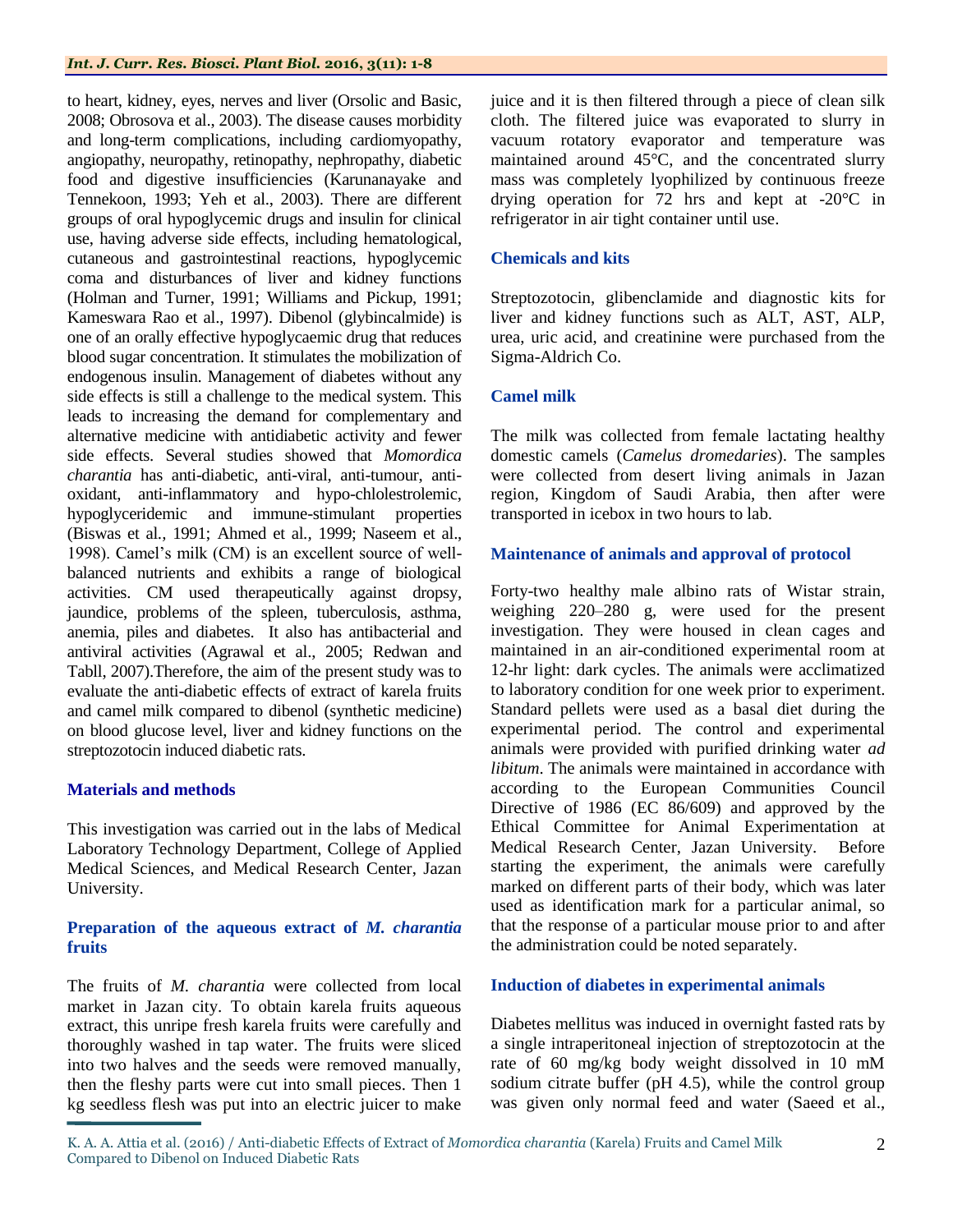#### *Int. J. Curr. Res. Biosci. Plant Biol.* **2016, 3(11): 1-8**

2008). The animals were allowed free access to 5% glucose solution to overcome the drug induced hypoglycaemia. Blood glucose level of these rats was estimated 72 hr after streptozotocin administration, and diabetes was confirmed by blood samples collected from the tip of the tail using a blood glucometer. Animals with blood glucose level equal to or more than 200mg/dL were declared diabetic and were used in entire experimental groups (Lenzen, 2008).

## **Experimental designs**

Seven groups of rats, six rats in each, received the following treatment schedule:

- **Group I**: Normal control rats were given only normal feed and water.
- **Group II**: Rats received camel milk (75 mL/rat/day) for 30 days.
- **Group III**: Received aqueous extract of *M. charantia* fruit (800mg/kg dissolved in 10 ml distilled water) by stomach tube.
- **Group IV:** Rats subjected to intraperitoneal injection (i.p.) of STZ (60 mg/kg) used for inducing diabetes mellitus.
- **Group V**: Rats of STZ induced DM were treated with dibenol (glibenclamide 5 mg/kg, suspended in 10 ml distilled water) up to day 30.
- **Group VI**: Rats of STZ induced DM were orally received camel milk 75 ml/rat/day for 30 days.
- **Group VII**: Rats of STZ induced DM were orally received aqueous extract of *M. charantia* fruit (800mg/kg dissolved in 10 ml distilled water) for 30 days.

## **Collection of blood samples and estimation of serum biochemical investigations**

After the last dose, animals were fasted for 12 hours and the rats were anesthetized by diethyl ether. Blood was drawn via heart puncture into tubes. Serum was separated from the clot by centrifuging at 3000 rpm for 15 min at room temperature. Serum was collected carefully and kept at −20∘C until analysis of fasting blood glucose concentration was determined by commercially available glucose kit based on Trinder (1969). Spectrophotometric diagnostic kits were used for estimation kidney and liver function tests including determination of ALT, AST and ALP activities (Moss, 1982; Young, 1990), urea (Fawcett and Scott, 1960), uric acid (Fossati et al., 1980), and creatinine levels (Stein, 1986) in serum.

## **Body weight**

The body weight of rat of each group was measured just before and 10; 30 days after induction of diabetes and administration of karela, camel milk and dibenol.

#### **Statistical analysis**

Data from the experiments were presented as mean  $\pm$ standard deviation. Statistical analysis was done by using the SPSS for Windows. The level of significance was set at  $p < 0.01$ .

#### **Results and discussion**

Diabetes mellitus is a serious disease with multiple complications that is rising dramatically worldwide. STZ is the drug that selectively destroys  $\beta$  cells, insulin producing pancreatic endocrine cells, and thus induces experimental diabetes mellitus (Brenna et al., 2003).

The present study showed that daily treatment for 30 days with raw camel (75 ml/rat) has anti-hyperglycemic effect for the STZ-diabetic rats where mean blood glucose level reduced significantly from  $383 \pm 70.4$  to 264± 30.3 (Table 1). These results are in agreement with Khan et al. (2013) who reported that the blood glucose levels of diabetic rats that were fed fresh camel milk reduced significantly from 560 mg/dL to 235 mg/dL after 30 days. Also, Badr (2013) found that STZ-induced diabetic mice treated with camel milk whey protein displayed a significant reduction in blood glucose levels from  $411 \pm 37$  mg/dL to  $261 \pm 25.5$  mg/dL after 2 weeks. Similar results were reported by Agrawal et al*.* (2005) in rats; Agrawal et al*.* (2011) in human; El-Said et al. (2010) in rabbits and Sboui et al. (2010) in dogs. This reduction may be related to the presence of 52 micro unit/ml of insulin-like protein in camel milk which mimic insulin interaction with its receptor. Moreover, the higher content of zinc in camel milk (Mehaia et al., 1995) has a key role in insulin secretory activity in pancreatic beta cells. Beg et al. (1986) found that the amino acid sequence of some camel milk protein is rich in cysteine/half-cystine, which has a superficial similarity with the insulin family peptides. In addition, camel milk possesses a different casein content, a high amount of both polyunsaturated fatty acids (C18:1- C18:3) ,and vitamin  $B_3$  and large lipid micelles (Farah, 1993 and Al-Humaid et al., 2010). Furthermore, the small size and weight of camel milk immunoglobulin may offer enormous potential through interaction with the host cell protein and cause an induction of regulatory

K. A. A. Attia et al. (2016) / Anti-diabetic Effects of Extract of *Momordica charantia* (Karela) Fruits and Camel Milk Compared to Dibenol on Induced Diabetic Rats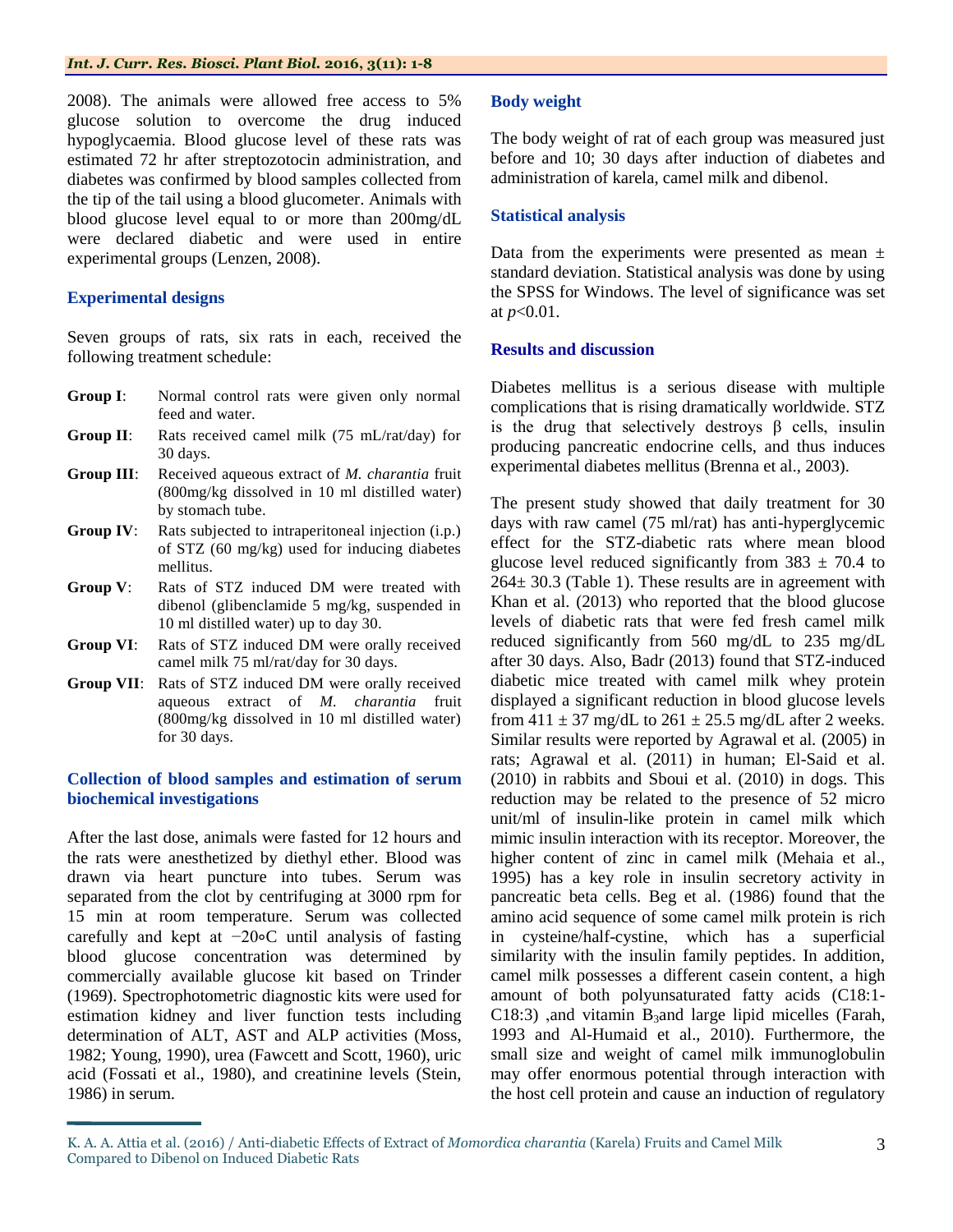cells and finally result in a downward regulation of the immune system and β-cell salvage (Agrawal et al., 2007a, b).

The current study indicated that aqueous extract of *M. charantia* for a period of 30 days (800 mg/kg) produced a significant reduction in the blood glucose levels of the STZ-diabetic rats from  $337.5 \pm 32.8$  to  $272.3 \pm 15.7$ (Table 1). These results are consistent with data reported by Hossain et al. (2014) who found that administration of aqueous extract of *M. charantia* fruits by 750 mg/kg in rats was able to reduce blood glucose level significantly compared with the diabetic control group. Also Ragasa et al. (2011) and Sarandan et al. (2010) confirmed that various extracts and compounds of *M. charantia* have antidiabetic properties. In other studies, on rabbits *M. charantia* extract had a hypoglycemic effect (Akhtar et al., 2011). They attributed this effect to the saponin and glycosidic components present in the plant. A number of reported clinical studies have shown that *M. charantia* extract from the fruits, seeds and leaves contains several bioactive compounds that have hypoglycemic activity in both diabetic animals and human (Wehash et al., 2012; Fuangchan et al., 2011) .These bioactive components may

work as ligands for peroxisome proliferator activated receptors, ligand-activated transcription factors important in modulating both lipid and glucose metabolism (Chuang et al., 2006; Chao and Huang, 2003).

The hypoglycemic effect of *M. charantia* may be attributed to its content of a peptide resembling insulin (charantin) (Parkash et al., 2002). The decrease in the blood glucose level in the present treated animals could be related either to the partial regeneration or the preservation of the pancreatic β cell mass by *M. charantia* in rats (Hossain et al., 2014; Ahmed et al., 1999). Finally, another potential hypoglycemic mechanism of action of *M. charantia* is by decreasing  $Na<sup>+</sup>$  and  $K<sup>+</sup>$ -dependent glucose absorption at the brush border membrane (Meir and Yaniv, 1985; Singh et al., 2004) and inhibiting intestinal monosaccharide and amino acid uptake (Mahomoodally et al., 2004). Moreover, *M. charantia* has been shown to modulate activities of intestinal and renal disaccharidases in STZinduced diabetic rats (Shetty et al., 2005). The results declared that the ameliorative effect by camel milk was higher than either karela or dibenol on blood glucose levels as shown in Table 1.

**Table 1**. Influence of karela, camel milk and dibenol administration on blood glucose levels mg/dL (mean ± STD) of diabetic rats comparing to control untreated groups.

| Group no. | <b>Baseline</b>             | After 10 days               | After 30 days               |
|-----------|-----------------------------|-----------------------------|-----------------------------|
| Group I   | $116.2^a \pm 8.2$           | $123.8^{\text{a}}\pm8.9$    | $120.3^{\text{a}} \pm 11.5$ |
| Group II  | $104.3^{\text{a}}$ ±6.9     | $115^{\text{a}} \pm 13.02$  | $118.3^{\text{a}} \pm 3.5$  |
| Group III | $127.8^{\text{a}} \pm 15.2$ | $105.2^{\text{a}} \pm 9.2$  | $105.8^{\text{a}} \pm 7.6$  |
| Group IV  | $360.4^b \pm 26.6$          | $377.6^b \pm 16.1$          | $376.6^b \pm 8.9$           |
| Group V   | $359.5^b \pm 14.7$          | $341^{\circ}$ ± 26.2        | $290.3^{\circ} \pm 8.5$     |
| Group VI  | $383^{\circ} \pm 70.4$      | $300.5^{\text{d}} \pm 29.6$ | $264^{\mathrm{d}} \pm 30.3$ |
| Group VII | $337.5^{b} \pm 32.8$        | $306.7^{\rm d} \pm 17.7$    | $282.8^{\circ} \pm 42.3$    |
|           |                             |                             |                             |

Values are means of 6 rats  $\pm$  STD. Means with different superscripts in the same column are significantly different ( $p$ < 0.01).

|                   |  |  | Table 2. Effects of karela, camel milk and dibenol on body weight (gm.) (mean ± STD) in diabetic rats comparing to control |  |
|-------------------|--|--|----------------------------------------------------------------------------------------------------------------------------|--|
| untreated groups. |  |  |                                                                                                                            |  |

| Group no. | <b>Baseline</b>            | After 10 days            | After 30 days             |
|-----------|----------------------------|--------------------------|---------------------------|
| Group I   | $269.5^b \pm 19$           | $283.2^a \pm 27.4$       | $284.7^{\text{a}} \pm 26$ |
| Group II  | $260.5^{\mathrm{b}}$ ±18.2 | $275^{\rm a} \pm 21.2$   | $280.2^a \pm 9.3$         |
| Group III | $241^{\circ}$ ± 11.2       | $258.2^b \pm 4.9$        | $244.3^{\circ}$ ± 18.7    |
| Group IV  | $259.5^b \pm 18.7$         | $223.2^{\circ} \pm 19.9$ | $195.7^{\rm d} \pm 14.6$  |
| Group V   | $271.8^a \pm 15.2$         | $210.2^b \pm 7.8$        | 196.8 $\pm$ 7.2           |
| Group VI  | $256^b \pm 5.1$            | $185^{\rm d} \pm 9.6$    | $177^{\circ}$ ± 10.7      |
| Group VII | $229^{\circ}$ ±5.1         | $202.3^{b} \pm 10.8$     | $197.2^b \pm 7.7$         |

Values are means of 6 rats  $\pm$  STD. Means with different superscripts in the same column are significantly different ( $p$ < 0.01).

The present data revealed that the body weight after 30 days of treatment in untreated control groups (Groups I, II and III) were significantly increased than at the beginning of the experiment, on the contrary a significant decrease body weight was observed in diabetic treated

group (Group IV)  $(p<0.01)$  (Table 2). On the other hand, the administration of camel milk or aqueous extracts of *M. charantia* to the diabetic animals (Groups VI and VII respectively) showed slightly improvement in the body weight. These changes in body weights in all groups of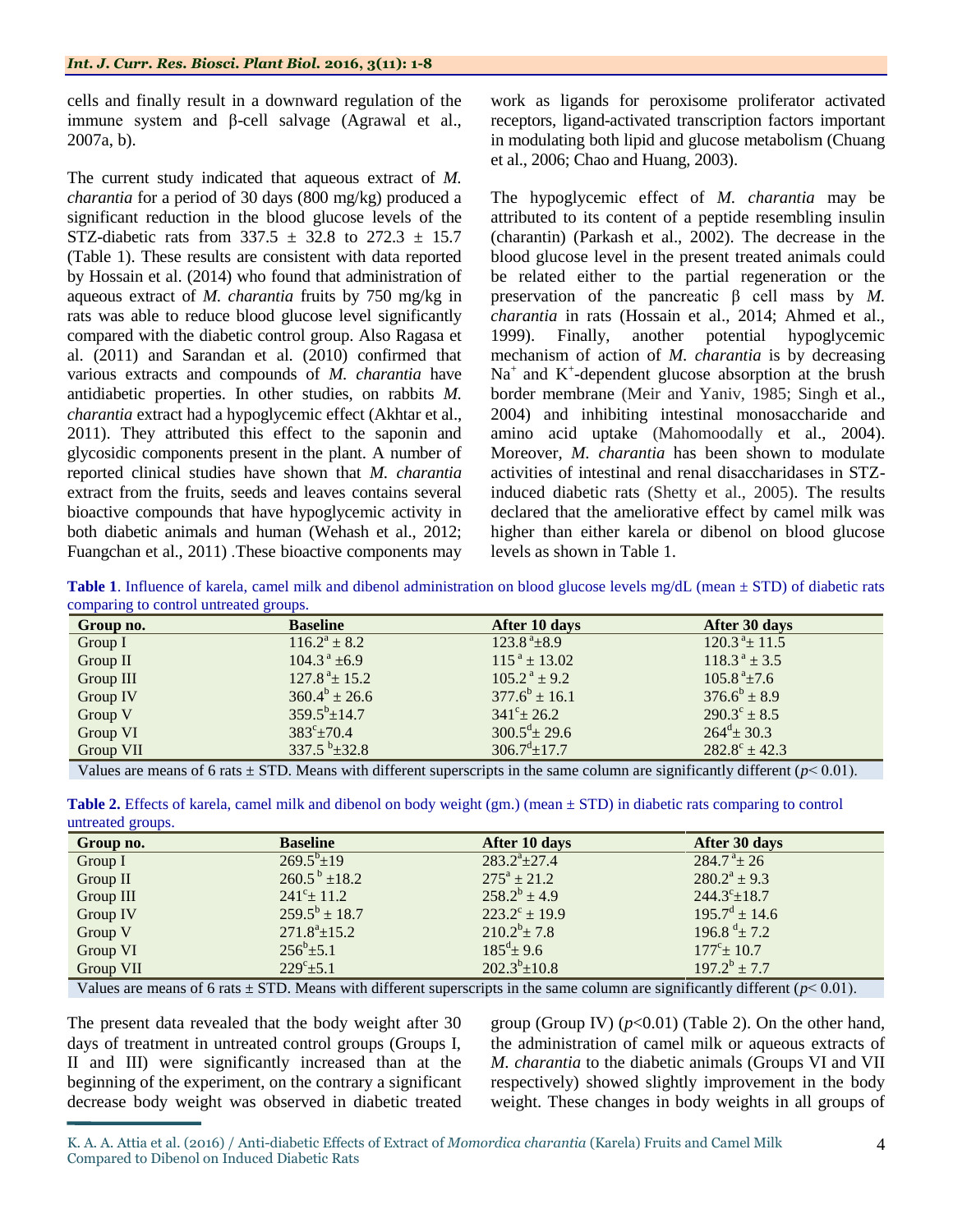animals were given in Table 1. These results are in agreement with Ahn et al. (2006) who showed that the body weight was significantly decreased in STZ-diabetic rats. The ability of *M. charantia* or camel milk to protect body weight loss seems to be due to their ability to reduce hepato-renal dysfunction. They might enhance glucose utilization and improve diabetes associated disorders because it significantly decreased the blood glucose level as in Table 1.

Elevation in the liver enzymes such as alanine aminotransferase (ALT) and aspartate aminotransferase (AST) in diabetic patients reflect the concentration of intracellular hepatic enzymes that have leaked into the circulation and serve as a marker of hepatocyte injury (Harris, 2005). The current study indicated that ALT, AST, ALP, urea, creatinine and uric acid were significantly elevated in STZ –DM rats as compared to control groups (Groups I, II and III) as shown in Tables 3 and 4. While administration either camel milk or aqueous extracts of *M. charantia* (Groups VI and VII respectively) to the induced diabetic rats showed that ameliorative effects of liver and kidney functions parameters as compared to positive diabetic control group (Group IV) (Table 3). These results are in agreement with Hamad et al. (2011), Khan et al. (2013), and, Korish and Arafah (2013). The beneficial health effects of camel milk to the liver and kidney function could be attributed to its antioxidant activity (Al-Humaid et al*.,* 2010). It has been reported that camel milk

contains high levels of vitamins (A, B2, C and E) and is rich in magnesium (Knoess, 1979). These vitamins are antioxidants that have been found useful in preventing tissue injury caused by toxic agents like STZ (Yakaryilmaz et al., 2007). Additionally, camel milk is rich in Zinc (Knoess, 1979), a trace element essential for living organisms. More than 300 enzymes require Zn for their activity and it has a relationship with many enzymes in the body and can prevent cell damage through activation of antioxidant system (Powell, 2000; Ozturk et al*.,* 2003; Ozdemir and Inane, 2005).

The bioactive components of aqueous extracts of *M. charantia* may be responsible for many of the proposed health benefits such as charantin, glycosides such as mormordin, antioxidants such as vitamin C, carotenoids, flavanoids, and polyphenols and polypeptide p or plant insulin (Khanna et al., 1981; Lotlikar and Rajarama Rao, 1966; Jantan et al., 2005; Anila and Vijayalakshmi, 2000). The present study showed that the administration of karela in Group VII significantly reduced AST and ALP activity followed by dibenol (Group V) and camel milk (Group VI) respectively as shown in Table 3. While dibenol was higher effective than either karela or camel milk on reduction of activity of ALT enzyme. Moreover, administration of karela was more effective on reduction of serum creatinine and urea than either camel milk or dibenol. On the contrary, the dibenol has a significant effect on reduction of serum uric acid followed by camel milk and karela respectively (Table 4).

| Group no.  | AST                    | <b>ALT</b>                    | <b>ALP</b>                  |
|------------|------------------------|-------------------------------|-----------------------------|
| Group $I$  | $176.5^a \pm 52.9$     | $89.3^{\text{a}}$ ±12.7       | $361.1^{\text{a}} \pm 56.7$ |
| Group $II$ | $165.6^a \pm 44.7$     | $71.7^{\text{a}} \pm 14.9$    | $351.4^{\text{a}}$ ± 42.8   |
| Group III  | $158.3^{\circ}$ ± 22.2 | $70.7^{\text{a}} \pm 7.8$     | $274.3^b \pm 67.1$          |
| Group IV   | $215.7^b \pm 59.9$     | $143.8^{\mathrm{b}} \pm 43.4$ | $635.5^{\circ} \pm 69.7$    |
| Group V    | $152.3^{\circ}+49.9$   | $111.8^{\circ}$ ± 17.6        | $255.7^d \pm 55.1$          |
| Group VI   | $184.5^a \pm 5.9$      | $134.9^{b} \pm 18.7$          | $372.9^{\circ}$ + 39.9      |
| Group VII  | $135.7^{\circ}$ ±44.7  | $131^{b}$ ±41.9               | $282.8^b \pm 42.3$          |

**Table 3.** Influence of karela, camel milk and dibenol administration on liver functions (IU/L) (mean + STD).

Values are means of 6 rats  $\pm$  STD. Means with different superscripts in the same column are significantly different ( $p$ < 0.01).

| <b>Table 4.</b> Influence of karela, camel milk and dibenol administration on kidney functions (mean $\pm$ STD). |  |  |
|------------------------------------------------------------------------------------------------------------------|--|--|
|------------------------------------------------------------------------------------------------------------------|--|--|

| Group no. | Urea $(mmol/L)$          | $C$ reatinine ( $\mu$ mol/L) | Uric acid $(\mu mol/L)$     |  |
|-----------|--------------------------|------------------------------|-----------------------------|--|
| Group $I$ | $7.5^a \pm 0.9$          | $29.8^{\text{a}}$ ±6.8       | $113.7^{\text{a}} \pm 12.7$ |  |
| Group II  | $6.9^{\text{a}} \pm 1.2$ | $28^{\text{a}} \pm 3.6$      | $92^{\mathrm{b}} \pm 10.4$  |  |
| Group III | $6.9^{\text{a}} \pm 0.4$ | $27.7^{\text{a}} \pm 6.2$    | $96.7^{\mathrm{b}}$ ±10.3   |  |
| Group IV  | $13.1^b \pm 0.6$         | $38^{b} \pm 4.5$             | $65.7^{\circ} \pm 5.7$      |  |
| Group V   | $9.3^{\circ}$ ± 2.6      | $28^a + 7.6$                 | $32.7^d \pm 12.3$           |  |
| Group VI  | $8.6^{\circ}$ ±1.7       | $29^a \pm 2.3$               | $55.4^{\circ}$ ± 5.3        |  |
| Group VII | $8.9^{\circ}$ ±1.4       | $25.3^{\circ}$ ±5.1          | $57.3^{\circ} \pm 25.6$     |  |

Values are means of 6 rats  $\pm$  STD. Means with different superscripts in the same column are significantly different ( $p$ < 0.01).

K. A. A. Attia et al. (2016) / Anti-diabetic Effects of Extract of *Momordica charantia* (Karela) Fruits and Camel Milk Compared to Dibenol on Induced Diabetic Rats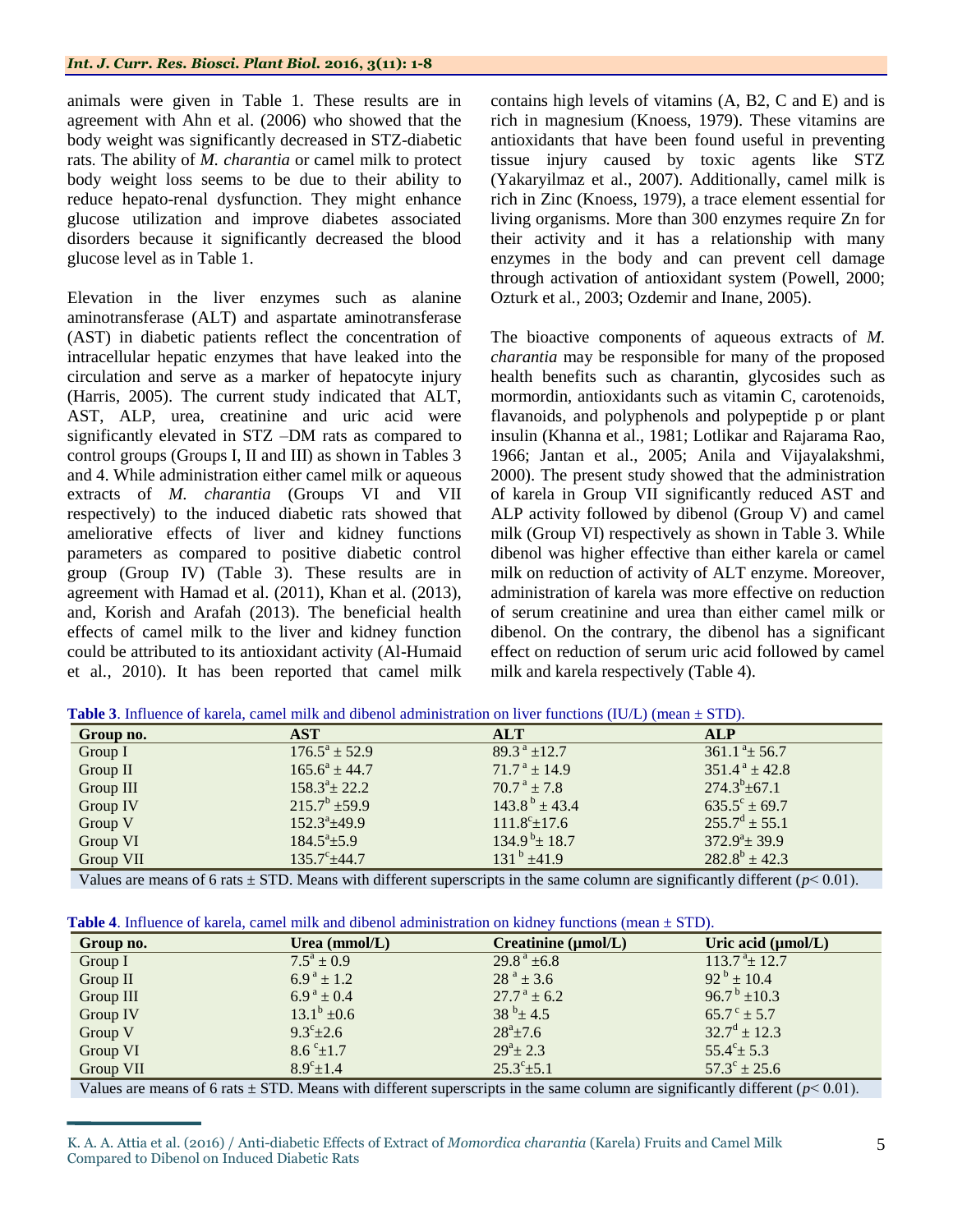## **Conclusion**

It could be concluded that, camel milk or aqueous extracts of *M. charantia* has a powerful effect in reducing blood glucose levels and they limit diabetic complications such as elevated markers enzymes and parameters of liver and kidney diseases in rats. Camel milk and *M. charantia* has a significant role in treatment of diabetes may due to its content of insulin/insulin-like proteins. So camel milk and karela fruits are important for human especially diabetic patients. Further studies are needed to isolate the actual bioactive peptides, in camel milk and karela fruits, which responsible for reducing blood glucose, markers enzymes and parameters of liver and kidney in diabetic patients.

#### **Conflict of interest statement**

Authors declare that they have no conflict of interest.

## **Acknowledgement**

We are keenly grateful to Scientific Research Deanship, Jazan University for supporting this work by grant number FS3-035. Also we are thankful to Medical Research Center for providing us with the animal models. Finally, we are very grateful to the supervisor of animal house of Medical Research Center Dr. Emad El-Sayed Shahin, for assisting during practical part in animal house.

## **References**

- Agrawal, R.P., Jain, S., Shah, Chopra, A., Agarwal, V., 2011. Effect of camel milk on glycemic control and insulin requirement in patients with type 1 diabetes: 2-years randomized controlled trial. Eur. J. Clin. Nutr. 65, 1048- 1052.
- Agrawal, R.P., Budania, S., Sharma, P., Gupta, R., Kochar, D.K., Panwar, R.B.andSahani, M.S., 2007a. Zero prevalence of diabetes in camel milk consuming Raica community of north-west Rajasthan, India. Diabet. Res. Clin. Pract. 76, 290-296.
- Agrawal, R.P., Saran, S., Sharma, P., Gupta, R.P., Kochar, D.K., Sahani, M.S., 2007b. Effect of camel milk on residual beta-cell function in recent onset type 1 diabetes, Diabet. Res. Clin. Pract. 77, 494-495.
- Agrawal, R.P., Beniwal, R., Kochar, D.K., Tuteja, F.C., Ghorui, S.K., Sahani, M.S., Sharma, S., 2005. Camel milk as an adjunct to insulin therapy improves long-term glycemic control and reduction in doses of insulin in patients with type-1 diabetes: A 1 year randomized controlled trial. Diabet. Res. Clin. Pract. 68, 176-177.

Ahmed, N., Hassan, M.R., Halder, H., Bennoor, K.S., 1999.

Effect of *Momordica charantia* (Karolla) extracts on fasting and postprandial serum glucose levels in NIDDM patients. Bangl. Med. Res. Coun. Bull. 25, 11-13.

- Ahn, T., Yun, C. H., Oh, D.B., 2006. Tissue specific effect of ascorbic acid supplementation on the expression of cytochrome P450 2EI and oxidative stress in streptozotocin-induced diabetic rats. Toxi. Let. 166, 27- 36.
- Akhtar, N., Khan, B.A., Majid, A., Khan, H. M., Mahmood, T., 2011. Pharmaceutical and biopharmaceutical evaluation of extracts from different plant parts of indigenous origin for their hypoglycemic responses in rabbits. Acta Pol. Pharm. 68(6), 919-925.
- Al-Baghli, N.A., Al-Ghamdi, A.J., Al-Turki, K.A., Al Elq, A.H., El-Zubaier, A.G., Bahnassy, A., 2010. Prevalence of diabetes mellitus and impaired fasting glucose levels in the Eastern Province of Saudi Arabia: Results of a screening campaign. Singapore Med. J. 51(12), 923-30.
- Al-Humaid, A.I., Mousa, H.M., El-Mergawi, R.A., Abdel-Salam, A.M., 2010. Chemical composition and antioxidant activity of dates and dates-camel-milk mixtures as a protective meal against lipid peroxidation in rats. Am. J. Food Technol. 5, 22-30.
- Anila, L., Vijayalakshmi, N. R., 2000. Beneficial effects of flavonoids from *Sesamum indicum*, *Emblica officinalis* and *Momordica charantia*. Phytother. Res. 14, 592-595.
- Badr, G., 2013. Camel whey protein enhances diabetic wound healing in a streptozotocin-induced diabetic mouse model: the critical role of b-defensin-1, -2 and -3. Lipids Health Dis. 12, 46.
- Beg, O.U., von-Bahr-Lindststrom, H., Zaidi, Z. H., Jornvall, H., 1986. Characterisation of camel milk protein rich proline identifies new beta casein fragment. Regul. Pept. 15, 55-62.
- Biswas, A.R., Ramaswamy, S., Bapna, J.S., 1991. Analgesic effect of *Momordica charantia* seed extract in mice and rats. J. Ethnopharmacol. 31, 115-118.
- Brenna, O., Qvigstad, G., Brenna, E., Waldum, H. L., 2003. Cytotoxicity of streptozotocin on neuroendocrine cells of the pancreas and the gut. Dig. Dis. Sci. 48(5), 906-910.
- Chao, C. Y., Huang, C. J., 2003. Bitter gourd (*Momordica charantia*) extract activates peroxisome proliferatoractivated receptors and upregulates the expression of the acyl CoA oxidase gene in H4IIEC3 hepatoma cells. J. Biomed. Sci. 10, 782-791.
- Chuang, C. Y., Hsu, C., Chao, C. Y., Wein, Y. S., Kuo, Y. H., Huang, C. J., 2006. Fractionation and identification of 9c, 11t, 13t-conjugated linolenic acid as an activator of PPAR alpha in bitter gourd (*Momordica charantia* L.). J. Biomed. Sci. 13, 763-772.
- El-Bab, M., Shawky, N., Al-Sisi, A., Akhtar, M., 2012. Retinopathy and risk factors in diabetic patients from Al-Madinah Al-Munawarah in the Kingdom of Saudi Arabia. Clin. Ophthalmol. 6(1), 269-276.
- El-Said, E.E., El-Sayed, G.R., Tantawy, E., 2010. Effect of camel milk on oxidative stresses in experimentally induced diabetic rabbits. Vet. Res. Forum. 1, 30-43.

K. A. A. Attia et al. (2016) / Anti-diabetic Effects of Extract of *Momordica charantia* (Karela) Fruits and Camel Milk Compared to Dibenol on Induced Diabetic Rats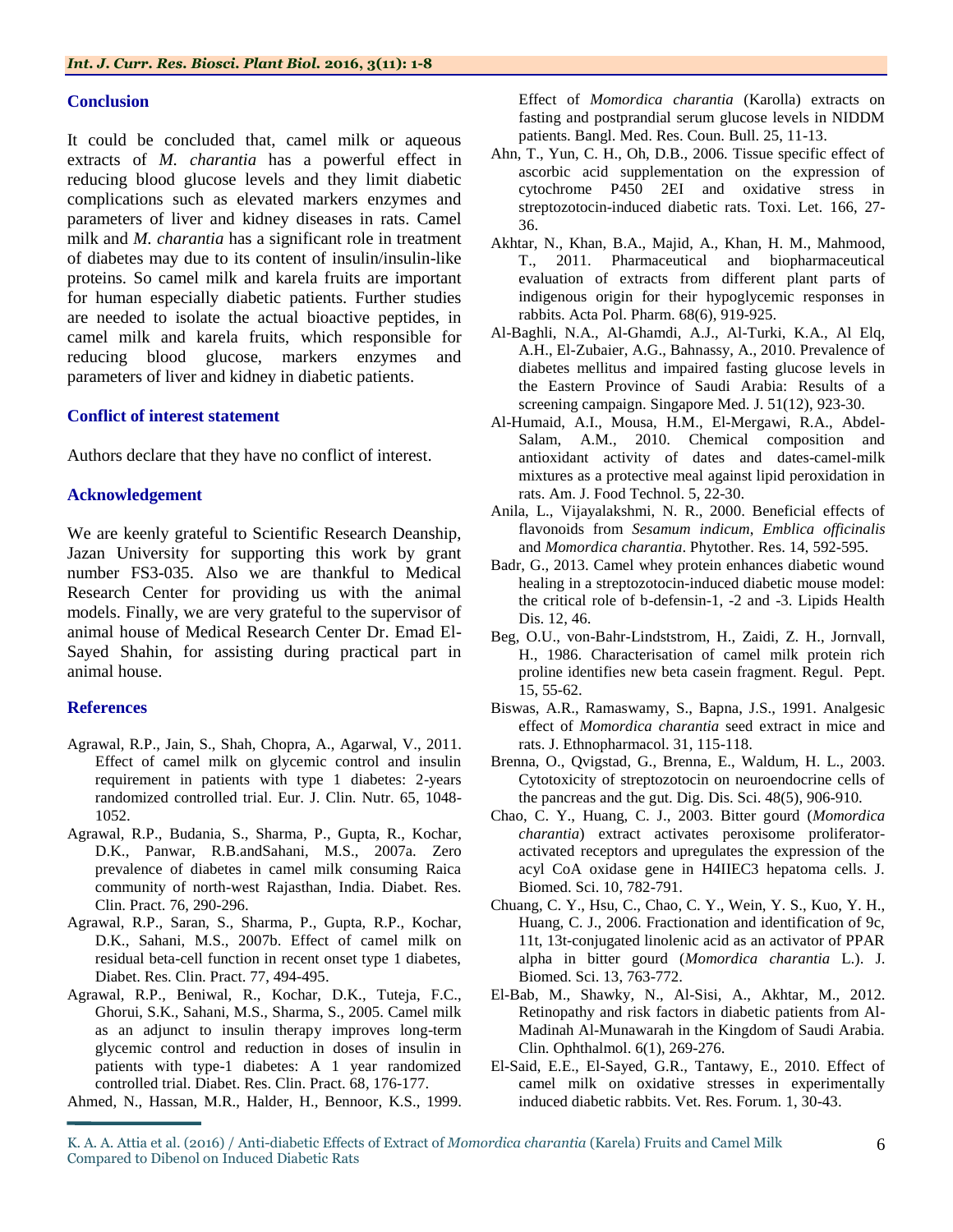- Farah, Z., 1993. Composition and characteristics of camel milk. J. Dairy Res. 60, 603-626.
- Fawcett, J. K., Scott, J. E., 1960. A rapid and precise method for the determination of urea. J. Clinic. Pathol. 13, 156- 159.
- Fossati, P., Prencipe, L., Berti, G., 1980. Use of 3,5-dichloro-2-hydroxybenzenesulfonic acid/4-aminophenazone chromogenic system in direct enzymic assay of uric acid in serum and urine. Clin. Chem. 26(2), 227-231.
- Fuangchan, A., Sonthisombat, P., Seubnukarn, T., Chanouan, R., Chotchaisuwat, P., Sirigulsatien, V., 2011. Hypoglycemic effect of bitter melon compared with metformin in newly diagnosed type 2 diabetes patients. J. Ethnopharmacol. 134(2), 422-428.
- Hamad, E.M., Abdel-Rahim, E.A., Romeih, E.A., 2011. Beneficial effect of camel milk on liver and kidneys function in diabetic Sprague-Dawley rats. Int. J. Dairy Sci. 6, 190-197.
- Harris, E. H., 2005. Elevated liver function tests in type 2 diabetes. Clin. Diabet. 23, 115-119.
- Holman, R.R., Turner, R.C., 1991. Oral agents and insulin in the treatment of NIDDM. In: Text Book of Diabetes (Eds.: Pickup, J., Williams, G.). Blackwell, Oxford. pp.467-469.
- Hossain, M. A., Mostofa, M., Abdul Awal, M., Chowdhury, E. H., Sikder, M. H., 2014. Histomorphological and morphometric studies of the pancreatic islet cells of diabetic rats treated with aqueous extracts of *Momordica charantia* (karela) fruits. Asian Pac. J. Trop. Dis.. 4(Suppl. 2), S698-S704.
- Jantan, I., Rafi, I. A., Jalil, J., 2005. Platelet-activating factor (PAF) receptor-binding antagonist activity of Malaysian medicinal plants. Phytomed. 12, 88-92.
- Jarald, E., Joshi, S.B., Jain, D.C., 2008. Diabetes and herbal medicines. Iran. J. Pharmacol. Therap. 7, 97-106.
- Joseph, B., Jini, D., 2011. Insight into the hypoglycaemic effect of traditional Indian herbs used in the treatment of diabetes. Res. J. Med. Plant. 5(4), 352-376.
- Kameswara Rao, B., Gir, R., Kesavulu, M.M., Apparao, Ch., 1997. Herbal medicines: In the treatment of diabetes mellitus. Manphar. Vaidya Patrika. 1(4/5), 33-35.
- Karunanayake, E.H., Tennekoon, K.H., 1993. Search of novel hypoglycaemic agents from medicinal plants. In: Diabetes Mellitus and Its Complications (Ed.: Sharma, A.K.). An Update, Macmillan India Ltd., New Delhi, India.
- Khan, A.A., Alzohairy, M.A., Mohieldein, A.H., 2013. Antidiabetic effects of camel milk in streptozotocininduced diabetic rats. Am. J. Biochem. Mol. Biol. 3, 151- 158.
- Khanna, P., Jain, S. C., Panagariya, A., Dixit, V. P., 1981. Hypoglycemic activity of polypeptide-p from a plant source. J. Nat. Prod. 44, 648-655.
- Knoess, K.H., 1979. Milk production of the dromedary. Proceedings of the  $1<sup>st</sup>$  International Symposium on Camels, December 18-20, Sudan. pp.201-214.
- Korish, A.A., Arafah, M.M., 2013. Camel milk ameliorates steatohepatitis, insulin resistance and lipid peroxidation in experimental non-alcoholic fatty liver disease. BMC

Compl. Altern. Med. 13, 264.

- Lenzen, S., 2008. The mechanisms of alloxan- and streptozotocin induced diabetes. Diabetol. 51(2), 216-226.
- Lotlikar, M. M., Rajarama Rao, M. R., 1966. Pharmacology of a hypoglycaemic principle isolated from fruit of *Momordica charantia* Linn. Indust. J. Pharmacol. 28, 129- 133.
- Mahomoodally, M. F., Fakim, A. G., Subratty, A. H., 2004. *Momordica charantia* extracts inhibit uptake of monosaccharide and amino acid across rat everted gut sacs *in vitro*. Biol. Pharmaceut. Bull. 27, 216-218.
- Mehaia, M.A., Hablas, M.A., Abdel-Rahman, K.M., El-Mougy S.A., 1995. Milk composition of Majaheim, Wadah and Hamra camels in Saudi Arabia. Food Chem. 52, 115-122.
- Meir, P., Yaniv, Z., 1985. An *in vitro* study on the effect of *Momordica charantia* on glucose uptake and glucose metabolism in rats. Planta Med. 1, 12-16.
- Moss, D.W., 1982. Alkaline phosphatase isoenzymes. Clin. Chem. 28, 2007-2016.
- Naseem, M.Z., Patil, S.R., Patil, S.R., Ravindra-Patil R.S., 1998. Antispermatogenic and androgenic activities of *Momordica charantia* (karela) in albino rats. J. Ethnopharmacol. 61, 9-16.
- Obrosova, I. G., Minchenko, A. G., Vasupuram, R., White, L., Abatan, O. I., Kumagai, A. K., Frank, R. N., Stevens, M. J., 2003. Aldose reductase inhibitor fidarestat prevents retinal oxidative stress and vascular endothelial growth factor overexpression in streptozotocin-diabetic rats. Diabet. 52(3), 864-871.
- Orsolic, N., Basic, I., 2008. Honey bee products and their polyphenolic compounds in treatment of diabetes. In: Phytopharmacology and Therapetutic Values IV (Eds.: Goviland, J. N., Singh, V. K.). Vol. 22, Stadium Press. pp.455-471.
- Ozdemir, G., Inanc, F., 2005. Zinc may protect remote ocular injury caused by intestinal ischemia reperfusion in rats. Tohoku J. Exp. Med. 206, 247-251.
- Ozturk, A., Baltaci, A.K., Mogulkoc, R., Oztekin, E., Sivrikaya, A., Kurtoglu, E., Kul, A., 2003. Effects of zinc deficiency and supplementation on malondialdehyde and glutathione levels in blood and tissues of rats performing swimming exercise. Biol. Trace Elem. Res. 94, 157-166.
- Parkash, A., Ng, T.B., Tso, W.W., 2002. Purification and characterization of charantin, a napin-like ribosomeinactivating peptide from bitter gourd (*Momordica charantia*) seeds. J.Pept. Res. 59(5), 197-202.
- Powell, S. R., 2000. The antioxidant properties of zinc. J. Nutr. 130, 1447-1454.
- Ragasa, C.Y., Alimboyoguen, A.B., Shen, C.C., Del Fierro, R.S., Raga, D.D., 2011. Hypoglycemic effects of tea extracts and sterols from *Momordica charantia.* J. Natur. Remed. 11(1), 44-53.
- Redwan, E. R. M., Tabll, A., 2007. Camel lactoferrin markedly inhibits Hepatitis C Virus genotype 4 infection of human peripheral blood leukocytes. J. Immun. Immunochem. 28, 267-277.
- Saeed, M. K., Deng, Y., Dai, R., 2008. Attenuation of